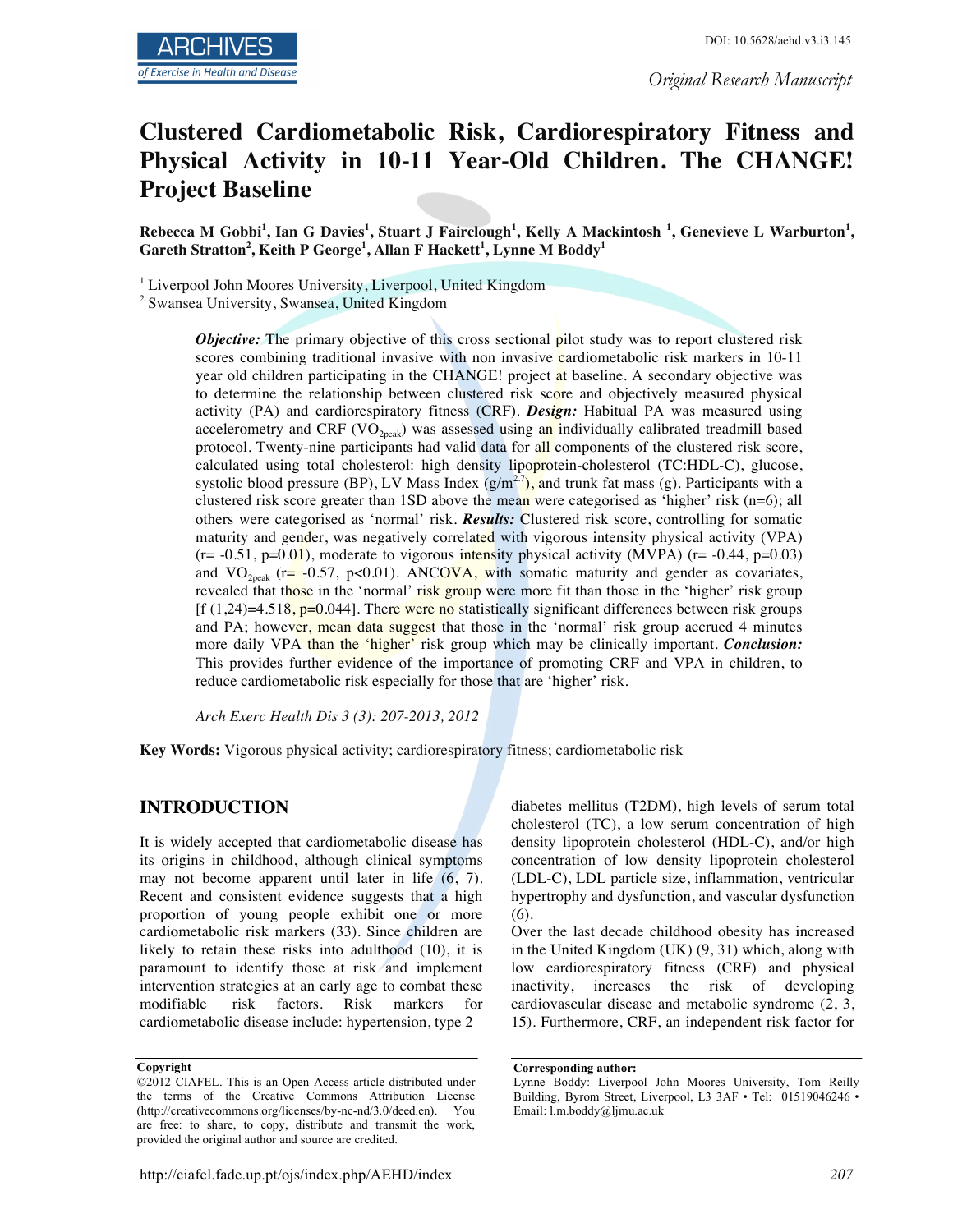cardiometabolic disease and a product of physical activity (PA), has decreased independent of changes in body size and other confounders (8, 9, 31). Current recent UK guidelines recommend children participate in at least 60 minutes of daily moderate to vigorous intensity PA (MVPA), whilst engaging in vigorous intensity activities at least 3 times per week (12). However, few children reportedly meet this daily figure (27, 28).

Studies have often estimated cardiometabolic risk by combining several risk markers in one overall clustered risk score (2, 3). This clustered risk score may be more clinically meaningful than investigation of individual risk markers due to the range of structural, functional and biochemical disturbances associated with cardiometabolic disease, and the day to day variation in individual risk markers (30).

While previous clustered risk scores have included traditional markers such as TC, HDL-C, and blood pressure (BP), they have rarely included noninvasive risk markers such as left ventricular (LV) mass or estimates of adiposity using reference standard measures such as dual-energy x-ray absorptiometry. Furthermore, few studies have combined measures of clustered cardiometabolic risk with objective measures of physical activity and cardiorespiratory fitness. The current study used reference standard measurement techniques to assess body composition (DEXA), physical activity (accelerometry) and cardiorespiratory fitness (individually calibrated treadmill based  $VO<sub>2peak</sub>$ protocol). In larger scale studies the combination of such high quality measures are rarely used. For example, The European Youth Heart Study (EYHS) employs skin fold thickness as an estimate of body fat  $(2, 3)$ , and the HEALTHY study ( $n = 6358$ , mean age 11.8  $(\pm 0.6)$  years) used BMI as an indicator of fatness, 20 m multi-stage shuttle run test performance as a measure of fitness (20) and self reported measures to estimate PA (32), and neither study employed non invasive measures of cardiac structure. A composite score of cardiometabolic risk incorporating measures of structural, functional, and biochemical variables, was used rather than solely focussing on one or two of these measures, and may in addition compensate for day to day fluctuations in individual risk factors (2, 30).

The objectives of this pilot study were to report clustered risk scores that combine traditional invasive with non invasive cardiometabolic risk markers, and to determine the relationships between clustered risk score and objectively measured PA and CRF.

## **MATERIAL AND METHODS**

#### *Participants*

The CHANGE! pilot study was a clustered

randomized controlled trial (RCT) and is registered with Current Controlled Trials (ISRCTN03863885). Twelve schools from the Wigan Borough in North-West England were recruited to the study, 6 randomly assigned to the intervention condition. Wigan is a large municipal borough with a population of over 300,000, which is recognized as an area of high deprivation and health inequalities (34). The borough is divided into six Neighbourhood Management Areas, and two schools were selected from each area, stratified by free school meal entitlement. Randomization occurred prior to baseline measures to allow training to take place in intervention schools and give the schools time to familiarize themselves with the curriculum intervention. This cross-sectional analysis used baseline data, collected in the autumn term (October-November), from CHANGE! with control and intervention groups pooled. Ethical approvals were granted by the local institutional ethics committee. All children within Year 6 (10-11.9 yrs) were invited to take part in the CHANGE! study from each school. A stratified random sub-sample of sixty participants (5 participants from each school) were invited to take part in additional study measures. If the selected children did not wish to participate another participant was randomly selected from the volunteers in the school.

#### *Measurements*

Habitual physical activity (PA) was objectively measured in the field using a uni-axial accelerometer (ActiGraph GT1M LLC, Pensacola, FL, USA) worn on the right hip. The accelerometer was set to record activity counts taken every 5 seconds over seven consecutive days. Minimum wear time was defined as  $\geq$  540 minutes on week days (17) and  $\geq$  480 minutes on weekend days (29) for a minimum of 3 days (24). These inclusion criteria have previously shown acceptable reliability in similarly aged children (24). Sample-specific cut points were generated using a substudy and ROC analysis approach (23).

Participants attended the laboratories for one day and undertook measurements of cardiorespiratory fitness (CRF), body composition, and cardiovascular structure and function. Following an initial familiarisation of the treadmill, peak oxygen uptake  $(VO_{2peak})$  was assessed using a continuous incremental treadmill (H P Cosmos, Traunstein, Germany) test to volitional exhaustion using an online gas analysis system (Jaeger Oxycon Pro, Viasys Health Care, Warwick, UK). All participants wore an accelerometer (Actigraph GT1M, ActiGraph LLC, Pensacola, FL, USA) on the right hip and a heart rate monitor (Polar, Kempele, Finland) throughout the test. As large variation in biological age of the participants was evident, the  $VO<sub>2peak</sub>$  test speeds were calibrated individually by programming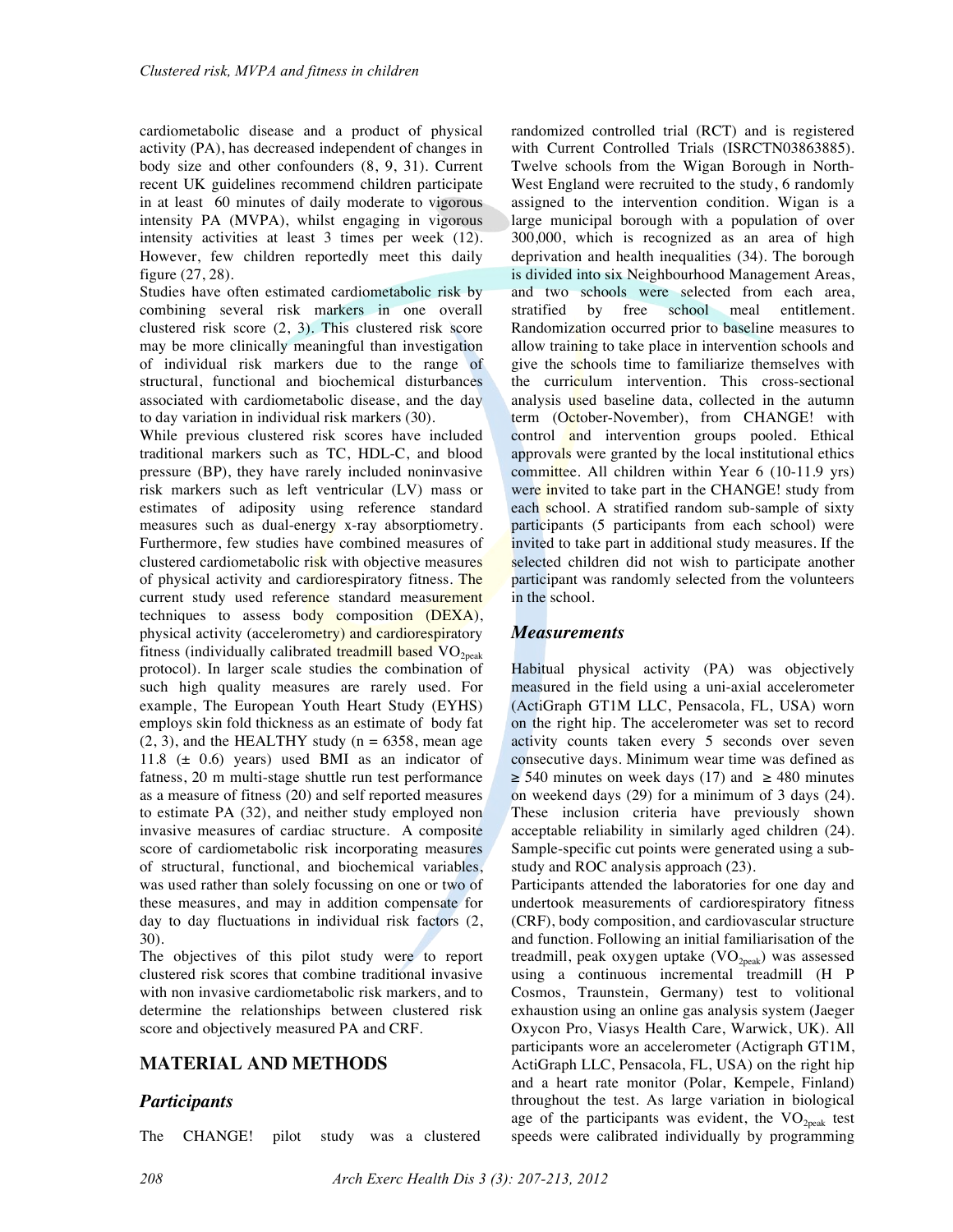treadmill speeds to set Froude (Fr) numbers (25), this approach has been described previously in similar aged children (18).  $VO_{2\text{peak}}$  was determined as the highest 15-s averaged oxygen uptake achieved during the test when participants exhibited subjective indicators of peak effort that were confirmed by a respiratory exchange ratio  $> 1.05$  and/or HR  $> 195$ beats  $\min^{-1}$ .

Stature and sitting stature were measured to the nearest 0.1 cm and body mass to the nearest 0.1 kg using a stadiometer (Seca, Bodycare, Birmingham, UK) and calibrated electronic scales (Seca, Bodycare, Birmingham, UK) using standard techniques (22). Body Mass Index (BMI) was calculated using the equation body mass (kg)  $\div$  height (m)<sup>2</sup>. Lean body mass and fat mass data was obtained from a whole body scan using dual energy X-ray absorptiometry (DEXA) (Hologic QDR series, Delphi A, Bedford, Massachusetts, USA). Somatic maturation was estimated using the Mirwald equation (26) by determining years from peak height velocity. This method has been used previously in similar paediatric populations (17, 19) and shows acceptable agreement with skeletal age (26).

After anthropometric assessment, participants rested in a supine position. Electrodes were attached for a three lead ECG system intrinsic to the Ultrasound Imaging System (Esoate Mylab 30CV, Italy). Echocardiographic images were then obtained with the subject lying in the left lateral decubitus position. A two dimensional image of the left ventricle in the long axis was obtained by placement of a 2.5 MHz transducer at the parasternal window. M-Mode recordings were taken at the tip of the mitral valve leaflets. With a concomitant ECG trace, septal thickness (ST), posterior wall thickness (PWT) and left ventricular (LV) internal dimension in diastole (LVID) were digitized at the peak of the R-Wave. LV mass was estimated using a previously validated regression-corrected 'cube formula' (LV Mass  $= 1.04$ )  $(ST + LVID + PWT<sup>3</sup> - (LVID<sup>3</sup>) - 13.6 g) (13). All$ ultrasound scans were performed by one technician. Left Ventricular (LV) mass was adjusted for height of participants using the equation LV Mass (g)/Height(m)<sup>2.7</sup> (11). Blood pressure was assessed on the left arm using an automated blood pressure monitor (GE DINAMAP ProCare 100-400 Series, UK) at rest following ultrasound measurements and the mean of two measurements was retained for analysis.

Participants attended a blood sampling session at each school. After verbal confirmation of overnight fasting, seated finger prick capillary blood samples were taken between 8.30-10:00 am. Samples were collected in 35 *μ*l capillary tubes and immediately analyzed for total cholesterol, high-density lipoprotein cholesterol (HDL-C), and glucose using the Cholestech LDX

analyzer (Alere, Stockport, UK). Low-density lipoprotein cholesterol (LDL-C) was calculated using the Friedewald formula (16). Breakfast was provided for all participants following blood sampling.

#### *Statistical Analysis*

Data were examined for normality and trunk fat mass was normalized using log10 transformation. Gender differences were assessed using one way analysis of co-variance (ANCOVA) with somatic maturity as a covariate. Standardized z-scores were calculated separately by gender and summed to create a continuous clustered risk score. Participants with a clustered  $\frac{r}{r}$  risk score greater than 1SD above the grand mean, were categorized as 'higher' risk (n=6); all others were categorized as 'normal' risk  $(n=23)$ . This method has been used previously in similar studies (2). Pearson's correlation coefficients, controlling for gender and maturation, were completed to assess the relationship between clustered risk score and  $VO<sub>2peak</sub>$ moderate-to-vigorous (MVPA), and vigorous (VPA) physical activity. ANCOVA, with somatic maturity and gender as covariates were conducted to determine differences in  $VO<sub>2peak</sub>$ ; MVPA, and VPA between risk groups. All analyses were conducted using SPSS V.17 (SPSS, Chicago, IL.)

# **RESULTS**

Participants (mean age  $10.6 \pm 0.28$  years) in the subsample  $(n = 60)$  did not differ from the wider participant group for anthropometric measures (p > 0.05). Table 1 shows means and standard deviations for anthropometrics for the sub sample and the wider participant group.

Table 2 displays mean and standard deviation values for anthropometrics, body composition, fitness, physical activity, and cardiometabolic risk by gender. Girls were more mature, had higher % fat and total fat mass, and lower HDL-C, PA levels, and  $VO<sub>2peak</sub>$ .

**Table 1.** Anthropometrics of participants in the subsample and non subsample CHANGE! participants.

|                          | Subsample |     | Non-subsample<br><b>CHANGE!</b><br>participants |     |  |
|--------------------------|-----------|-----|-------------------------------------------------|-----|--|
|                          | Mean      | SD  | Mean                                            | SD  |  |
| Height (cm)              | 145.0     | 7.4 | 143.5                                           | 7.5 |  |
| Sitting Height (cm)      | 72.0      | 4.1 | 71.3                                            | 4.3 |  |
| Mass (kg)                | 37.7      | 8.3 | 37.4                                            | 9.1 |  |
| Waist Circumference (cm) | 61.9      | 7.3 | 62.0                                            | 7.8 |  |
| Hip Circumference (cm)   | 69.7      | 8.6 | 68.8                                            | 8.7 |  |
| BMI $(kg/m2)$            | 17.8      | 2.9 | 18.0                                            | 3.4 |  |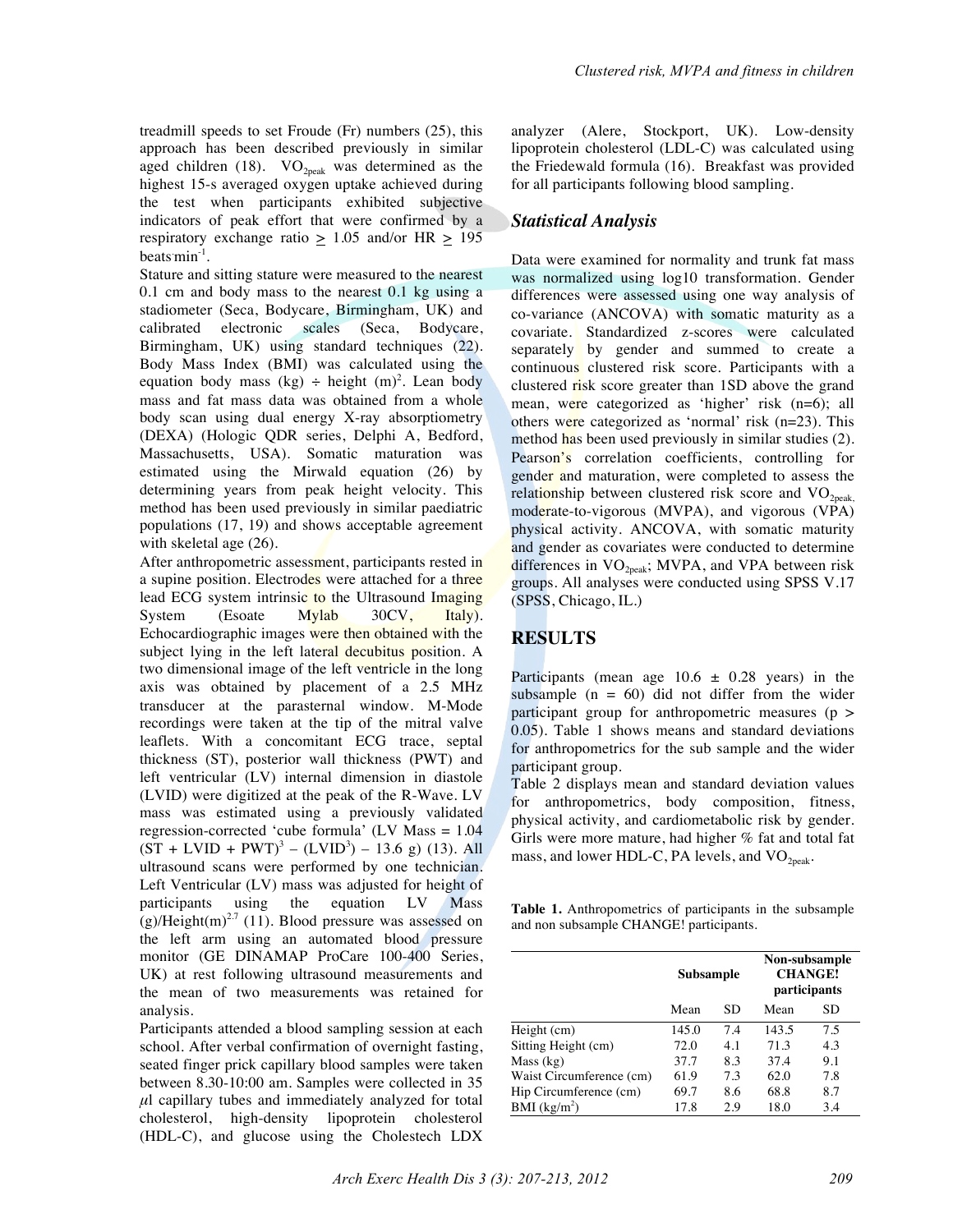|                                     |             | <b>Boy</b> |           |    | Girl      |           |        |
|-------------------------------------|-------------|------------|-----------|----|-----------|-----------|--------|
|                                     | $\mathbf N$ | Mean       | <b>SD</b> | N  | Mean      | <b>SD</b> |        |
| Maturity Offset (Years to PHV)      | 26          | $-3.1$     | 0.3       | 34 | $-1.2$    | 0.6       | $***$  |
| Height (m)                          | 26          | 1.4        | 0.1       | 34 | 1.5       | 0.1       |        |
| Sitting Height (m)                  | 26          | 0.8        | 0.0       | 34 | 0.8       | 0.0       |        |
| Body Mass (kg)                      | 26          | 36.2       | 6.6       | 34 | 39.7      | 9.5       |        |
| BMI $(kg/m2)$                       | 26          | 17.7       | 2.5       | 34 | 18.5      | 3.4       |        |
| Total Cholesterol (mmol/l)          | 14          | 3.9        | 0.5       | 17 | 4.3       | 0.6       |        |
| HDL-C (mmol/l)                      | 13          | 1.5        | 0.3       | 17 | 1.3       | 0.2       | $\ast$ |
| TC:HDL-C                            | 13          | 2.8        | 0.4       | 17 | 3.4       | 0.6       | $***$  |
| Glucose (mmol/l)                    | 14          | 4.9        | 0.4       | 17 | 4.8       | 0.3       |        |
| Systolic BP (mmHg)                  | 26          | 106.0      | 6.5       | 34 | 109.1     | 9.4       |        |
| Diastolic BP (mmHg)                 | 26          | 58.8       | 4.5       | 34 | 60.8      | 5.9       |        |
| Whole Body Fat %                    | 26          | 22.3       | 5.8       | 34 | 26.6      | 6.9       | $\ast$ |
| Whole Body Fat Mass (kg)            | 26          | 8.5        | 3.7       | 34 | 11.1      | 5.7       | $\ast$ |
| Whole Body Lean Mass (kg)           | 26          | 28.2       | 3.4       | 34 | 28.8      | 4.8       |        |
| Trunk Fat Mass (kg)                 | 26          | 2.7        | 1.5       | 34 | 3.8       | 2.7       |        |
| LV Mass Index (g/height $m^{2.7}$ ) | 24          | 39.3       | 7.5       | 29 | 35.7      | 7.4       |        |
| PA (counts per min)                 | 21          | 651.3      | 193.2     | 33 | 517.0     | 116.2     | $**$   |
| Sedentary Time (min per day)        | 21          | 560.0      | 72.3      | 33 | 572.1     | 48.9      |        |
| Light (min per day)                 | 21          | 111.2      | 22.2      | 33 | $111.0\,$ | 19.7      |        |
| Moderate PA (min per day)           | 21          | 54.8       | 16.5      | 33 | 41.6      | 10.6      | $***$  |
| VPA (min per day)                   | 21          | 21.7       | 9.9       | 33 | 13.5      | 5.2       | **     |
| MVPA (min per day)                  | 21          | 76.5       | 24.0      | 33 | 55.1      | 14.1      | **     |
| Relative $VO2Peak$ (ml/min/kg)      | 25          | 46.5       | 9.6       | 33 | 40.8      | $8.8\,$   | $\ast$ |
| Risk Score                          | 13          | $0.2\,$    | 3.2       | 15 | 0.3       | 2.6       |        |

**Table 2.** Anthropometrics, cardiometabolic risk markers, PA, and CRF by gender.

\*p<0.05 \*\*p<0.01

**Table 3.** PA Levels and CRF of both risk groups.

|                                            | <b>Higher Risk</b> |                 | <b>Normal Risk</b> |                 |  |
|--------------------------------------------|--------------------|-----------------|--------------------|-----------------|--|
|                                            | $\mathbf n$        | Mean $(\pm SD)$ | $\mathbf n$        | Mean $(\pm SD)$ |  |
| Sedentary (min per day)                    | 5                  | 593.8 (69.5)    | 22                 | 562.1 (53.5)    |  |
| Light PA (min per day)                     | 5                  | 108.7(9.4)      | 22                 | 104.2(19.9)     |  |
| MPA (min per day)                          | 5                  | 42.5(10.1)      | 22                 | 43.9(11.7)      |  |
| VPA (min per day)                          | 5                  | 11.8(4.9)       | 22                 | 15.8(7.9)       |  |
| MVPA (min per day)                         | 5                  | 54.4 (14.7)     | 22                 | 59.7 (17.5)     |  |
| Relative $VO2$ <sub>Peak</sub> (ml/kg/min) | 6                  | 35.5(8.9)       | 23                 | $43.5(8.5)^*$   |  |

 $*<0.05$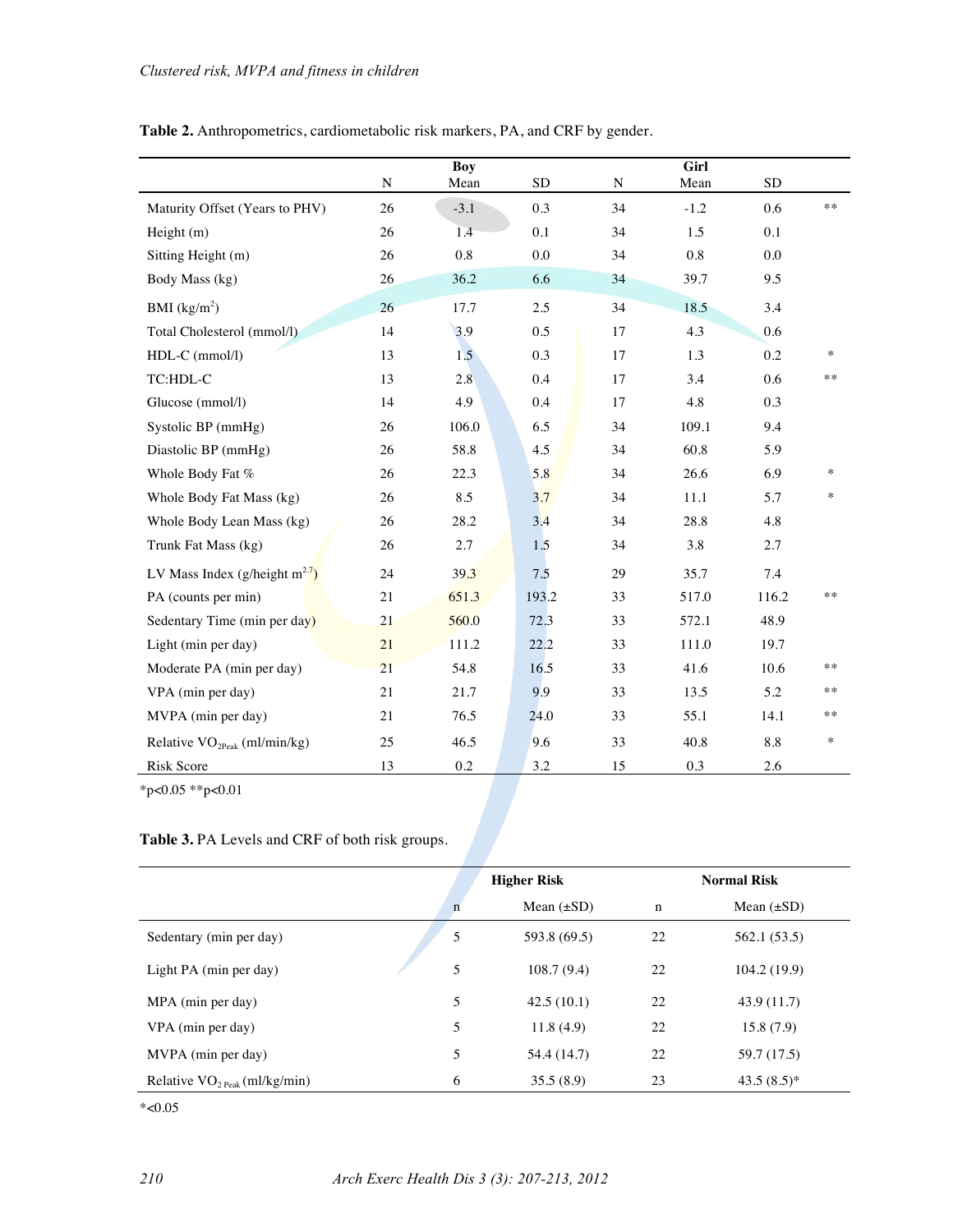

**Figure 1.** Correlation between clustered risk score (sum of z score) and Vigorous Physical Activity.



**Figure 2.** Correlation between clustered risk score (sum of z score) and Moderate to Vigorous Physical Activity.



Figure 3. Correlation between clustered risk score (sum of z score) and Relative  $VO<sub>2 peak</sub>$ </sub>.

Of the 60 children that took part in the study, 29 had complete risk scores and  $VO<sub>2</sub>$  <sub>peak</sub> data, and 27 had complete risk scores and PA data. These reduced numbers were due to non compliance for PA monitoring or blood sampling. The children with complete risk scores (n=29) did not differ in terms of anthropometrics to those who did not have complete clustered risk scores (n=31).

Pearson's correlation analysis described a moderate negative correlation between clustered risk score and VPA (r=  $-0.51$ , p=0.01), MVPA (r=  $-0.44$ , p=0.03) and  $VO<sub>2peak</sub>$  (r= -0.57, p<0.01).

PA and CRF levels of the two risk groups are shown in Table 3. ANCOVA analysis revealed that, after adjusting for maturity offset and sex, those in the 'normal' risk group were more fit than those in the 'high' risk group  $[f(1,24)=4.518, p=0.044]$ . There were no statistically significant differences between risk groups and PA.

#### **DISCUSSION**

This pilot study reports baseline results for clustered risk scores that combine traditional invasive with non invasive cardiometabolic risk markers, and aimed to determine the relationship of this clustered risk score with objectively measured PA and CRF. Participants categorised as 'higher' risk were significantly less fit than those in the 'normal' risk category, furthermore,  $VO<sub>2peak</sub>$  was significantly negatively correlated with clustered risk. These findings are supported by other studies that have found a similar relationship between clustered risk and fitness in children (2, 3). However this study has included different risk markers in the overall clustered risk score to those of the EYHS, emphasizing the importance of fitness on other risk markers, such as LV Mass, as well as the traditional markers employed by EYHS.

Significant moderate negative correlations were found for clustered risk score and MVPA and VPA respectively, and this has been supported by other studies (8); however VPA had a stronger correlation, which suggests that VPA may be more important in protecting against cardiometabolic risk than MVPA.

As shown in Table 2, in the present study girls were more mature, had higher percentage body fat and total fat mass, and lower PA levels and  $VO<sub>2peak</sub>$  than boys. This is common in other studies of similar age participants (4, 5). The present study also demonstrated that girls had significantly lower HDL-C than boys, whereas the EYHS did not find any significant differences between genders (4). Studies in children have shown a beneficial effect of exercise training on HDL-C (14) and adverse lipid profiles are associated with increased adiposity (21). Since boys in the present study were more active, less fat, and had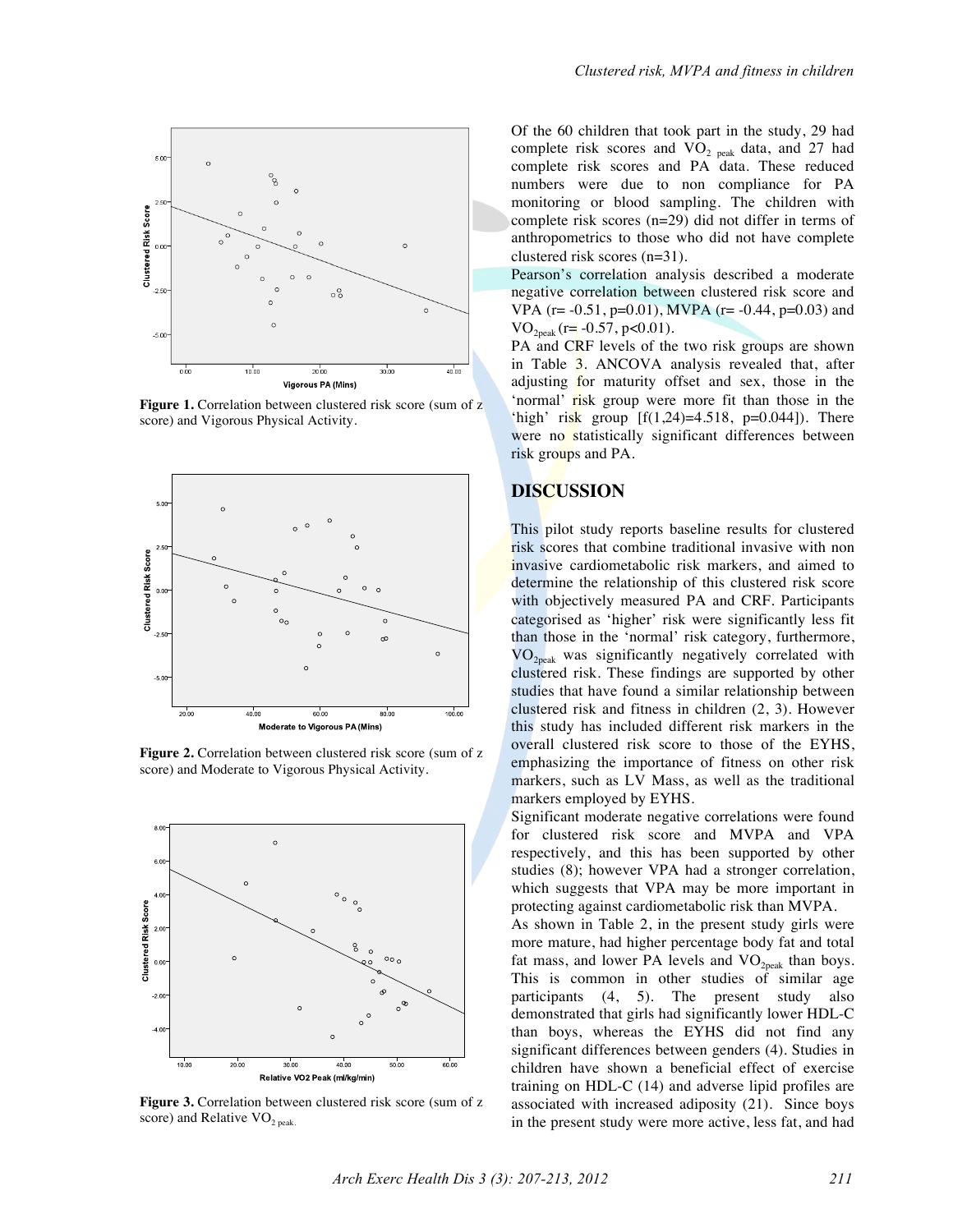higher fitness levels, this could explain the higher levels of HDL-C in boys. Further research is required to confirm this finding in boys.

There are limitations within this study. Primarily the study lacked statistical power due to the small sample size. The sample size was small due to poor compliance for some of the measurements used to create a clustered risk score. Because of the small sample size and narrow age range of participants, the results may not be generalised to a wider population. Furthermore, as this study was cross-sectional, causality cannot be conferred. In addition, the clustered risk score does not highlight which of the individual risk components contribute the greatest risk, as each variable has equal weighting within the calculation of the score. A further limitation is the exclusion of whole body fat mass as a covariate. As trunk fat was included in the clustered risk score, and body mass was accounted for in the VO  $_{2\text{peak}}$  score, whole body fat mass was excluded to prevent colinearity within analyses. Finally, although the study includes a range of markers within the risk score, an estimate of systemic inflammation is absent. However, the evidence obtained does highlight some interesting findings that suggest an increase in VPA and CRF is related to cardiometabolic risk, but further investigation is warranted and future research should include larger sample sizes and include an estimate of systemic inflammation within the clustered risk score. Furthermore, this study was conducted at baseline for a healthy eating and physical activity intervention, and the impact of this intervention on clustered cardiometabolic risk will be investigated as part of the CHANGE! study.

The participants categorized as 'higher' risk in the present study are based on being the highest risk for the population sampled, however this does not necessarily mean that they are clinically at high risk. The EYHS recently recommended fitness levels for metabolic health based on the clustered risk scores from the EYHS population. Recommended VO  $_2$ peak levels were 37.4 ml/kg/min and 43.6 ml/kg/min in 9 year old girls and boys respectively (1). In this study, girls in the higher risk group had a mean  $VO_{2\text{peak}}$  of 34.2 ml/kg/min, and boys had a mean of 36.7 ml/kg/min which is lower than the recommended levels for 9 year olds, which suggests the at risk participants may have been classified 'at risk' according to EYHS criteria. Further research is required to accurately classify children as 'at risk' using longitudinal designs.

# **CONCLUSION**

The present study reports clustered risk scores, which combined both traditional invasive markers with noninvasive preclinical markers of cardiometabolic risk. This clustered risk score was significantly related to vigorous intensity physical activity and cardiorespiratory fitness. This study further emphasizes the importance of promoting cardiorespiratory fitness and vigorous physical activity in childhood, especially for those already with increased cardiometabolic risk.

#### **REFERENCES**

- 1. Adegboye ARA, Anderssen SA, Froberg K, Sardinha L, Heitmann BL, Steene-Johannessen J, Kolle E, and Andersen LB. Recommended aerobic fitness level for metabolic health in children and adolescents: a study of diagnostic accuracy. *Br J Sports Med* 45: 722-728, 2011.
- 2. Andersen LB, Harro M, Sardinha LB, Froberg K, Ekelund U, Brage S, and Anderssen SA. Physical activity and clustered cardiovascular risk in children: a cross-sectional study (The European Youth Heart Study) *The Lancet* 368: 229-304, 2006.
- 3. Andersen LB, Sardinha LB, Froberg K, Riddoch CJ, Page AS, and Andersen SA. Fitness, fatness and clustering of cardiovascular risk factors in children from Denmark, Estonia and Portugal: The European Youth Heart Study. *Int J Pediatr Obes* 3: 58-66, 2008.
- 4. Andersen LB, Wedderkopp N, Hansen HS, Cooper AR, and Froberg K. Biological cardiovascular risk factor clusters in Danish children and adolescents: the European Youth Heart Study. *Prev Med* 37: 363-367, 2003.
- 5. Bailey DP, Boddy LM, Savory LA, Denton SJ, and Kerr CJ. Associations between cardiorespiratory fitness, physical activity and clustered cardiometabolic risk in children and adolescents: the HAPPY study. *Eur J Pediatr* Sep 18. [Epub ahead of print]
- 6. Berenson GS and Srinivasan SR. Cardiovascular risk factors in youth with implications for aging: The Bogalusa Heart Study. *Neurobiol Aging* 26 303-307, 2005.
- 7. Berenson GS, Wattigney WA, Bao W, Srinivasan SR, and Radhakrishnamurthy B. Rationale to study the early natural history of heart disease: the Bogalusa Heart Study. *Am J Med Sci* 310 Suppl 1: S22-28, 1995.
- 8. Boddy LM, Fairclough SJ, Atkinson G, and Stratton G. Changes in cardiorespiratory fitness in 9-10.9year old children: SportsLinx 1998-2010. *Med Sci Sports Exerc*, 2012.
- 9. Boddy LM, Hackett AF, and Stratton G. Changes in fitness, body mass index and obesity in 9-10 year olds. *J Hum Nutr Diet* 23: 254-259, 2010.
- 10. Camhi SM and Katzmarzyk PT. Tracking of cardiometabolic risk factor clustering from childhood to adulthood. *Int J Pediatr Obes* 5: 122-129, 2010.
- 11. De Simone G, Devereux RB, S.R D, Koren MJ, Meyer RA, and Laragh JH. Effect of Growth Variability of Left Ventricular Mass: Assessment of Allometric Signals in Adults and Children and Their Capacity to Predict Cardivoascular Events. *J Am Coll Cardiol* 25: 1056-1062, 1995.
- 12. Department of Health PAHIaP. *Start Active, Stay Active: A report on physical activity from the four home countries' Chief Medical Officers*. London: Department of Health 2011.
- 13. Devereux RB, Alonso DR, Lutas EM, Gottlieb GJ, Campo E, Sachs I, and Reichek N. Echocardiographic assessment of left ventricular hypertrophy: comparison to necropsy findings. *Am J Cardiol* 57: 450-458, 1986.
- 14. Eliakim A, Makowski GS, Brasel JA, and Cooper DM. Adiposity, lipid levels, and brief endurance training in nonobese adolescent males. *Int J Sports Med* 21: 332-337, 2000.
- 15. Freedman DS, Mei Z, Srinivasan SR, Berenson GS, and Dietz WH. Cardiovascular risk factors and excess adiposity among overweight children and adolescents: the Bogalusa Heart Study. *J Pediatr* 150: 12-17 e12, 2007